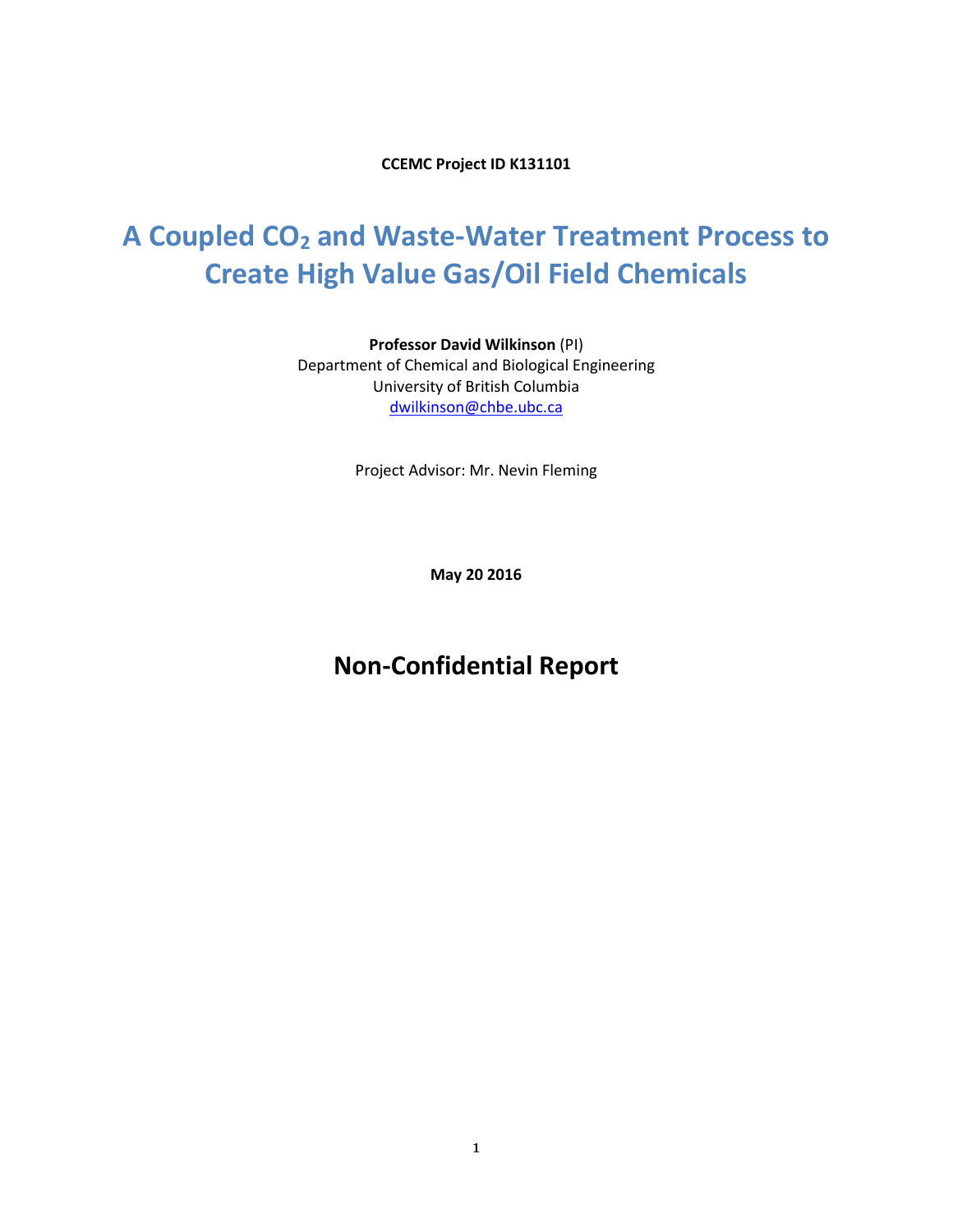## **1.0 Executive Summary**

The University of British Columbia has developed a waste-to-value innovation that converts waste carbon dioxide and high salinity wastewater to value added oil and gas field chemicals and desalinated water for on-site utilization. The technology is highly suited for implementation in Alberta with potential for GHG reductions in excess of 1 Mtonnes of carbon dioxide every year. UBC has leveraged the CCEMC Grand Challenge Round 1 seed grant of \$500,000 to raise an additional \$600,000 to significantly advance commercialization of the technology by demonstrating a commercial scale pilot plant. An in-field pilot demonstration of the innovation is expected at a relevant site in Alberta by the summer of 2018. Round 1 of the CCEMC Grand Challenge was completed successfully resulting in:

# **1) Validation of key performance targets and significant de-risking of the technology**

- Design and engineering of a prototype reactor
- Demonstration of the technology with economic performance
- Development of advanced anion exchange membranes in collaboration with Simon Fraser University with potential for durability improvements
- $\bullet$  1,500x scale up of the prototype reactor to a 5,000 cm<sup>2</sup> pilot plant capable of treating 25 barrels per day of wastewater and converting 100 kg of carbon dioxide per day
- Demonstration of the performance at the pilot scale
- Pilot plant fully capable of being converted to an in-field pilot

# **2) Differentiated technology with powerful economics for implementation in Alberta**

- $\circ$  Innovation is highly suited for application within Alberta's O&G exploration and production sector
- o NSERC supported market study identified alkaline surfactant polymer enhanced oil recovery (ASP-EOR) as a strong initial market
- $\circ$  Value creation of \$35 per m<sup>3</sup> of wastewater treated when applied in the ASP-EOR sector
- o Monte-Carlo risk analysis showing a strong value-proposition for the technology in the ASP-EOR market

# **3) Partnerships within the value chain and a clear path to market**

- NORAM Engineering and Constructors a world leader in providing electrochemical-based plants will provide engineering design and integration expertise
- Questor Technologies Inc. will provide a site for an in-field pilot demonstration in Alberta where the UBC technology will be integrated with Questor's waste-gas to electricity system
- Saskatchewan Research Council will provide economic validation and front-end system design and engineering

# 4) **Potential for GHG reductions in excess of 1 Mtonnes of carbon dioxide in Alberta**

- At commercialization, an integrated UBC and Questor pilot system with 1,000 barrels per day wastewater capability is expected to reduce GHG emissions equivalent to 27,000 tonnes of carbon dioxide per year
- Successful commercial roll-out of the technology in 2020 has the potential to remove carbon dioxide in excess of 1.4 Mtonnes by 2022
- **5) Significant fund raising for further commercialization of the technology**
	- Matching funds from Western Economic Diversification (\$450,000) and NSERC Innovation to Idea (\$125,000) allowing for scale up efforts and for front-end engineering of the technology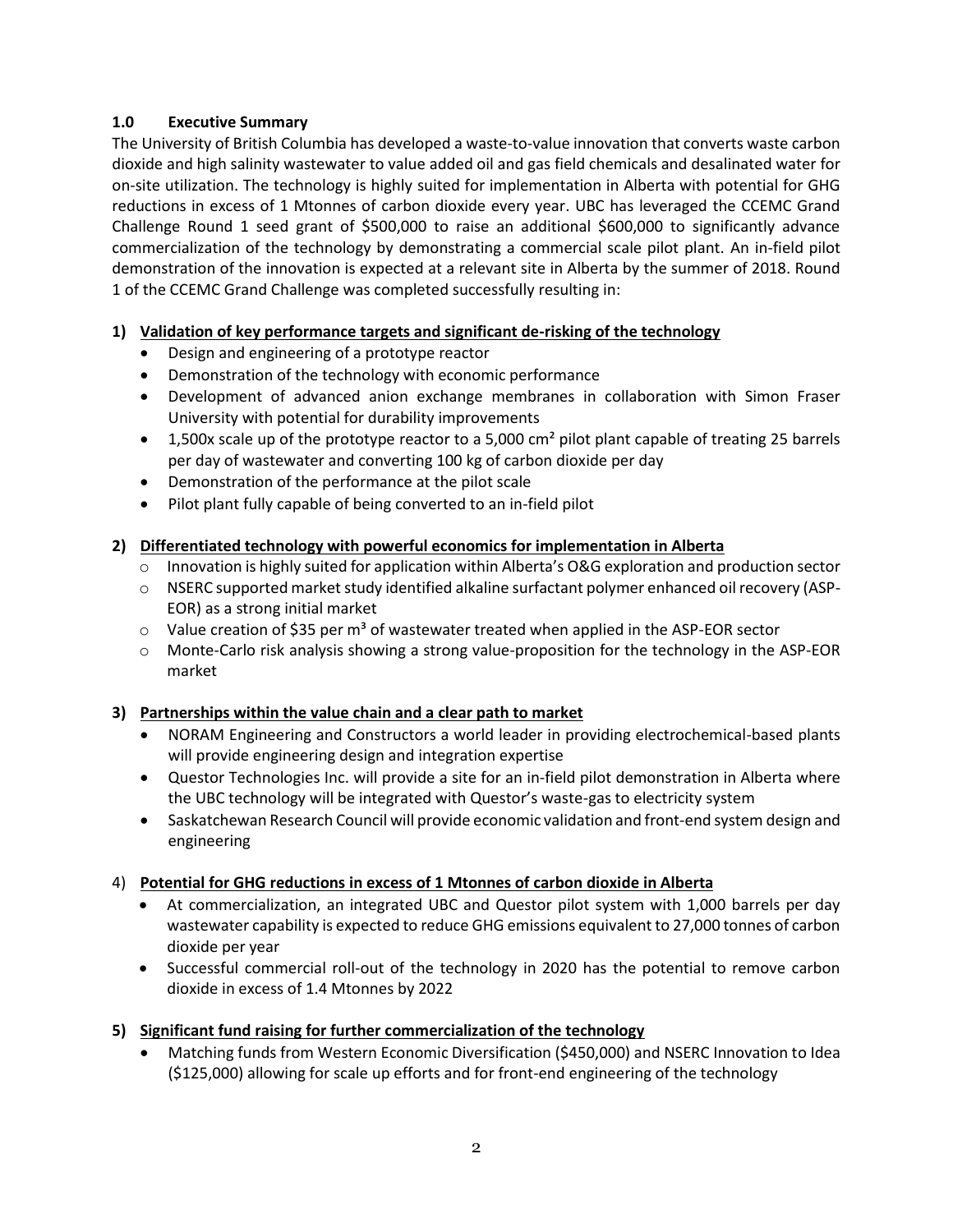#### **2.0 Project Description**

The UBC technology converts waste  $CO<sub>2</sub>$  and high salinity waste-water into value-added oil and gas (O&G) field chemicals and desalinated water for re-use. UBC's technology uses aspects of electrodialysis, ionexchange membranes and fuel cell technology to electrochemically convert greenhouse or other gases into a mineralized form by combining with salts present in saline water to create new chemicals. The onsite generation of value-added chemicals and desalinated water, which can be used in O&G field operations, make the UBC technology a negative cost. This value proposition disrupts the traditional cost creating economic structure of incumbent desalination technologies.

On a wastewater throughput basis, ~25 kg<sub>co2</sub> can be removed per cubic meter of wastewater treated. CO<sub>2</sub> is mineralized in the form of product carbonate salts at  $\sim$  0.5 kgco<sub>2</sub>/kg of carbonate salts, which can be used on-site. In addition, ~0.8 kg of hydrochloric acid is generated as a by-product per kg<sub>co2</sub> removed. Both carbonate/bicarbonate salts and hydrochloric acid are valuable compounds in the O&G exploration and production activities.

## **3.0 Project Goals**

The overall goal of the project was to accelerate commercialization of the technology from a technology readiness level (TRL) of 2 to a TRL of 5 by: i) validating the key techno-economic assumptions of the value proposition of the technology, and ii) de-risking scale-up of the technology by demonstrating a scaled-up reactor. Four general tasks for the two year period of the project were proposed at the time of the grant agreement execution with CCEMC as summarized in Table 1. All tasks were successfully completed ontime and on-budget. The commercialization of the technology was significantly accelerated to a TRL of 6 by demonstration of a pilot plant capable of being converted to an in-field pilot.

| <b>Milestone</b>                 | Task                                                     | <b>Status</b>          |  |  |  |  |  |
|----------------------------------|----------------------------------------------------------|------------------------|--|--|--|--|--|
| Parametric Study                 |                                                          | Successfully completed |  |  |  |  |  |
| for Economic and                 | Screening of commercial ion exchange membranes and       |                        |  |  |  |  |  |
| <b>Energy Analysis</b>           | operating conditions to provide parametric data for cell |                        |  |  |  |  |  |
|                                  | design, analysis and modeling                            |                        |  |  |  |  |  |
| <b>Testing</b><br><b>Results</b> |                                                          | Successfully completed |  |  |  |  |  |
| for<br>Advanced                  | Development (synthesis/characterization) of advanced     |                        |  |  |  |  |  |
| Membranes (SFU)                  | cation and anion exchange membranes (SFU)                |                        |  |  |  |  |  |
| of<br><b>Testing</b>             |                                                          | Successfully completed |  |  |  |  |  |
| Benchtop                         | Experiments with existing (and modified) commercial      |                        |  |  |  |  |  |
| Electrodialysis                  | electrodialysis cells; design and development of         |                        |  |  |  |  |  |
| Cell(s)                          | improved electrodialysis cell(s)                         |                        |  |  |  |  |  |
|                                  | With our industrial collaborator we<br>will design,      | Successfully completed |  |  |  |  |  |
| Demonstration of                 | implement and test a scaled-up<br>for<br>reactor         |                        |  |  |  |  |  |
| Scaled-up Reactor                | demonstration of our approach                            |                        |  |  |  |  |  |

|  | Table 1: Summary of the milestones identified for the CCEMC project. |  |  |
|--|----------------------------------------------------------------------|--|--|
|--|----------------------------------------------------------------------|--|--|

The CCEMC project was focused on: 1) validating key techno-economic performance targets, 2) demonstrating a scaled-up pilot plant, and 3) developing key industry partnerships in preparation for infield pilot demonstrations. The project has been successfully completed on budget and on time. This report presents the highlights of our achievements and the next steps towards a full scale commercialization of the technology.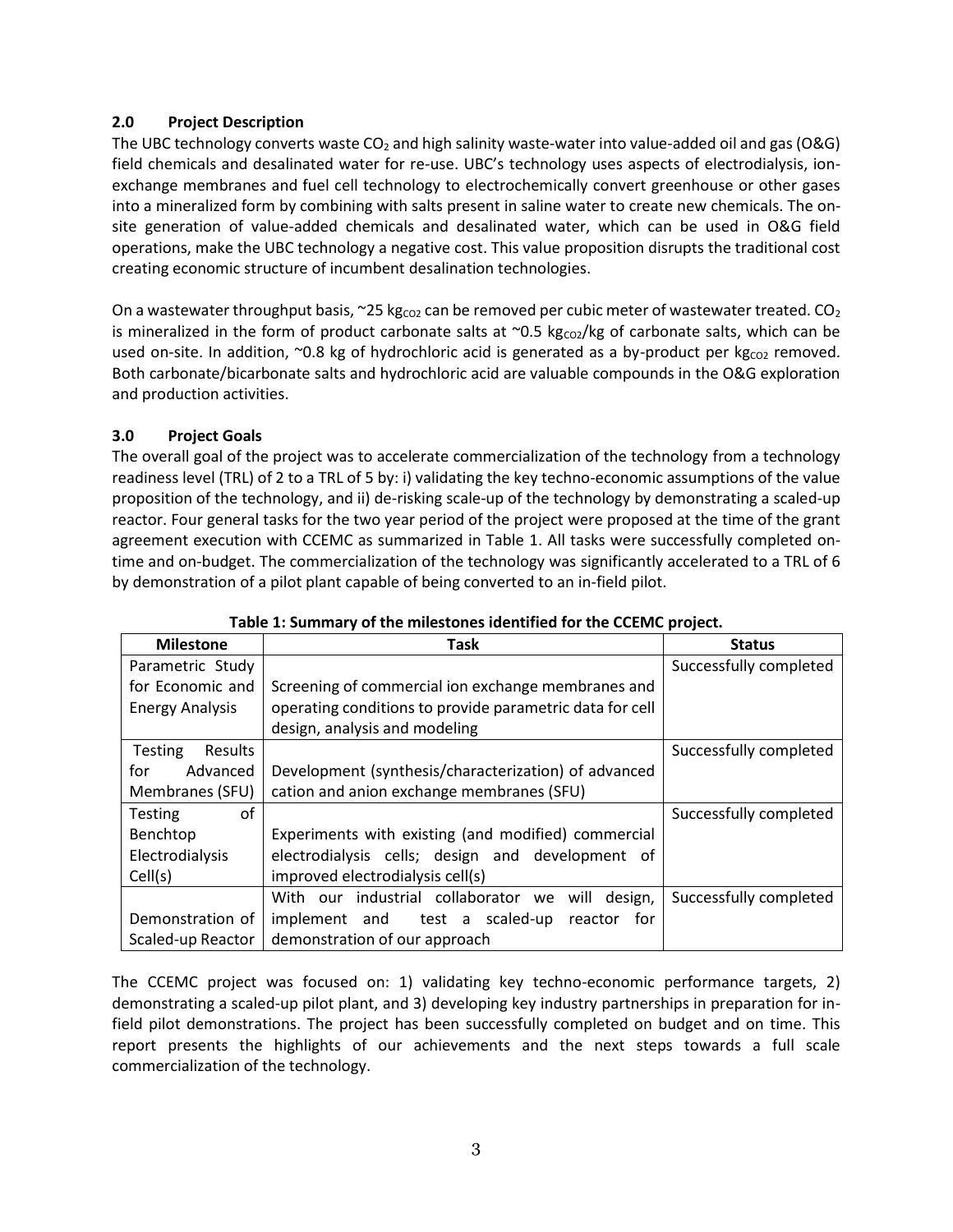#### **4.0 Project Outcomes and Learnings**

The first three milestones of the project led to development of several prototype reactors capable of removing a gas by electrochemical conversion at the electrode and desalinating wastewater with the use of ion-exchange membranes at UBC. Figure 1 shows a picture of the prototype reactor with an overall active area 3.24 cm². Extensive experimental testing and modelling, then allowed the UBC team to design a 1,500× pilot reactor, a scale up which far exceeded the initial expectations. The scale-up was implemented by NORAM Engineering, a world leader in manufacturing of turn-key chemical and electrochemical systems for industry.



**Figure 1: The 3.24 cm² proto-type reactor for electrochemical conversion of carbon dioxide and desalination of waste-water.**

Figure 2 shows the pilot reactor with overall cell active area of 5,000  $\text{cm}^2$ . The system, which has been used to demonstrate the scalability and the commercial viability of UBC's coupled removal of carbon dioxide and treatment of waste-water technology, has a wastewater treatment capability of 5 barrels per day and conversion of as much as 20 kg/day of carbon dioxide. The modular design of the electrochemical stack allows for simple and efficient expansion of treatment capability by increasing the number of reactors in the stack as shown in Figure 2. The balance of plant of this system has been sized to be able to treat 25 barrels per day of wastewater and remove 100 kg of carbon dioxide per day. Currently, the system is configured in such a way as to allow ease of access and ability to test a number of configurations. However, the actual required footprint of the technology is expected to be 60% of the footprint shown in Figure 2 and as such the system is mobile for application and can be easily transported to the field for demonstration. It is expected that this pilot plant will be demonstrated at a Questor site in Alberta within the next two years.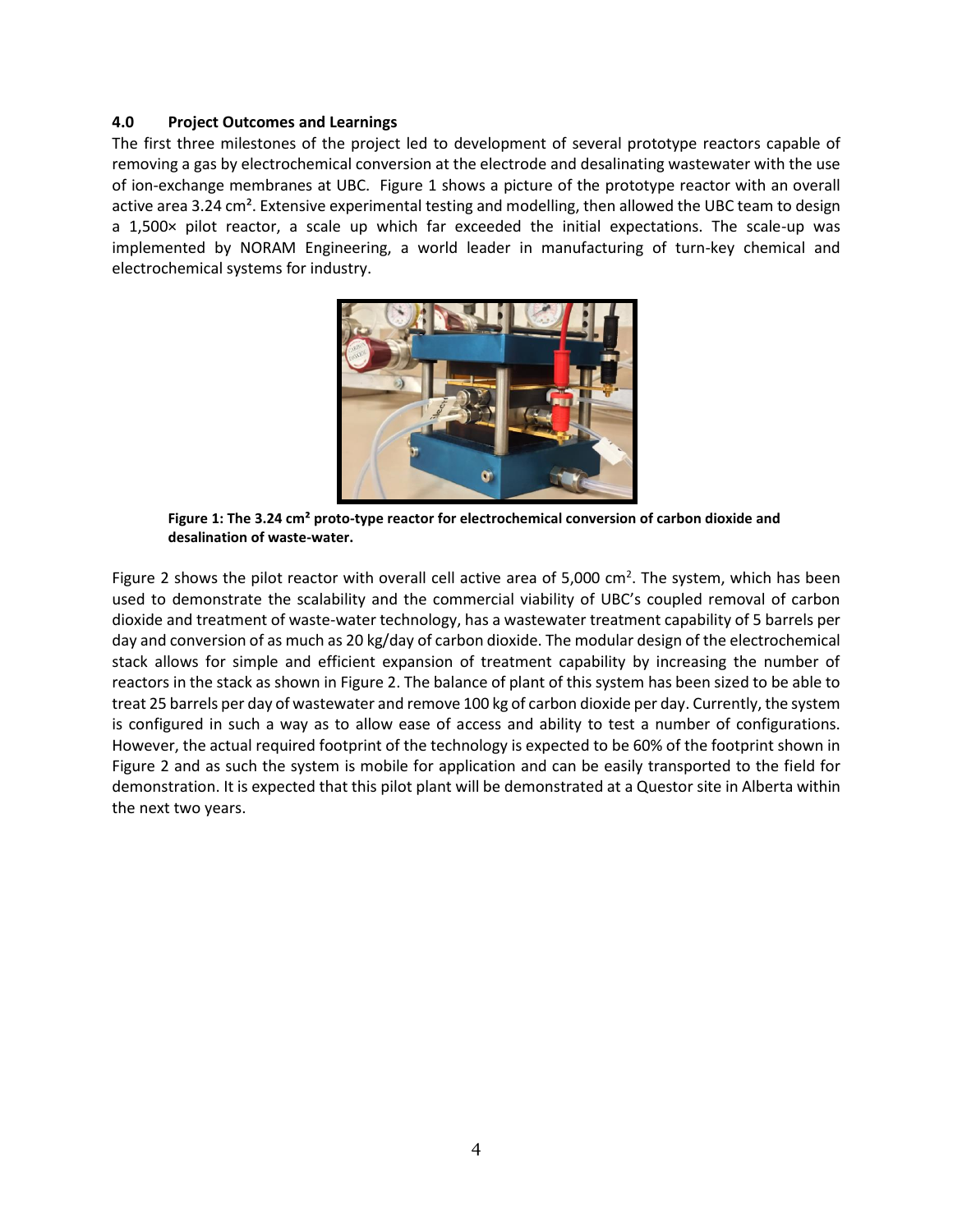

**Figure 2: UBC's 25 BPD (5000 cm² active area) for conversion of high salinity waste-water and carbon dioxide to value-added chemicals and desalinated water.**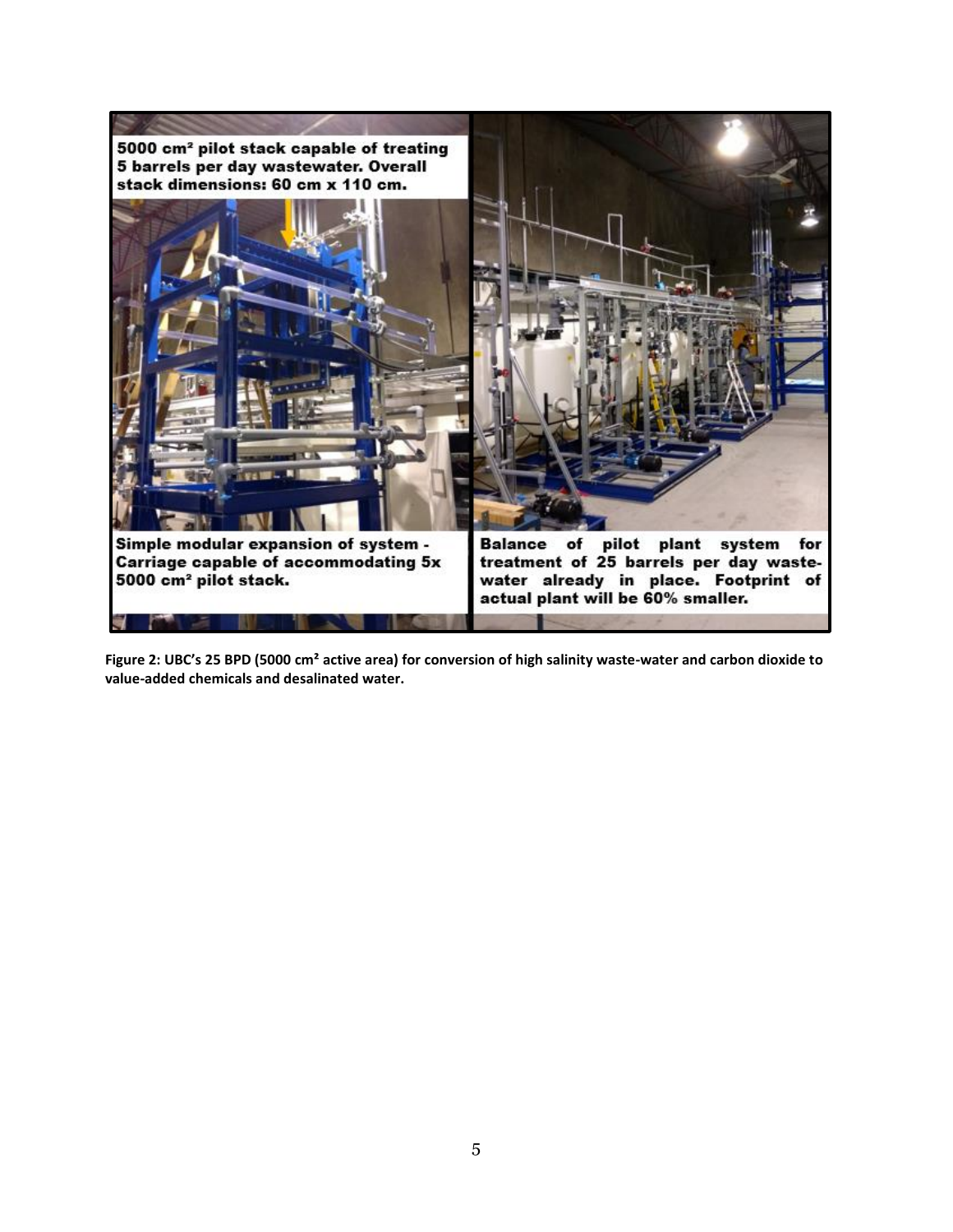#### **5.0 Value proposition of the UBC Technology**

While the UBC technology can be deployed in a number of unconventional O&G activities a market study of the UBC technology in 2015 identified the alkaline surfactant polymer enhanced oil recovery market as a particularly strong initial market.

ASP-EOR is a method of chemical EOR where an alkaline chemical such as sodium carbonate, sodium hydroxide or sodium bicarbonate is used in conjunction with a surfactant and polymer to reduce the interfacial tension and scrub the reservoir, releasing some of the oil and helping to extend well production period. Volumes of water required per well range from 4,000-30,000  $\text{m}^3$  per day. The amount of sodium carbonate in the injection fluid can be up to 1.5 wt%. Currently, sodium carbonate pricing and transportation can cost as much as \$550/tonne. Typical polymer (e.g., hydrolyzed polyacrylamide, HPAM) amounts used in the extraction fluid increase with salinity of the water used for injection and range from 500 – 3000 ppm. Currently, HPAM polymer cost is \$6,600 per tonne. LUX Research reports the growth in the ASP-EOR market is currently being driven largely by operations in Canada and the Middle East. In Canada, ASP-EOR is practiced mostly in Alberta and Saskatchewan. Globally, ASP-EOR is used as a technique for both on-shore and off-shore resource extraction.

Within this sector the UBC innovation provides an O&G producer (end-users) with the ability for desalination of their produced water to a desired level, on-site generation of alkaline chemicals from their waste gases and ensuring minimal usage of the very expensive polymer. Selectively tuning the salinity of the produced water to an optimal level can reduce polymer usage by 60%. Therefore, the UBC technology significantly reduces the need for water and produced water management, and eliminates the need to source and transport chemicals to a well site. The value proposition for UBC's technology when implemented in the ASP-EOR market is a net value creation of ~\$35 per cubic meter of produced water treated as summarized in Figure 3.



**Figure 3: Value proposition of the UBC technology when applied to the ASP-EOR sector. Assumptions: Electricity price = \$0.10/kWh; HCl Price = \$90/tonne; Sodium carbonate Price = \$550/tonne; Avoided H2O cost 4; Membrane cost = \$300/m<sup>2</sup> and replaced every 18 months; 95% Uptime; TDS Removed/m³ = 40,000 mg/L**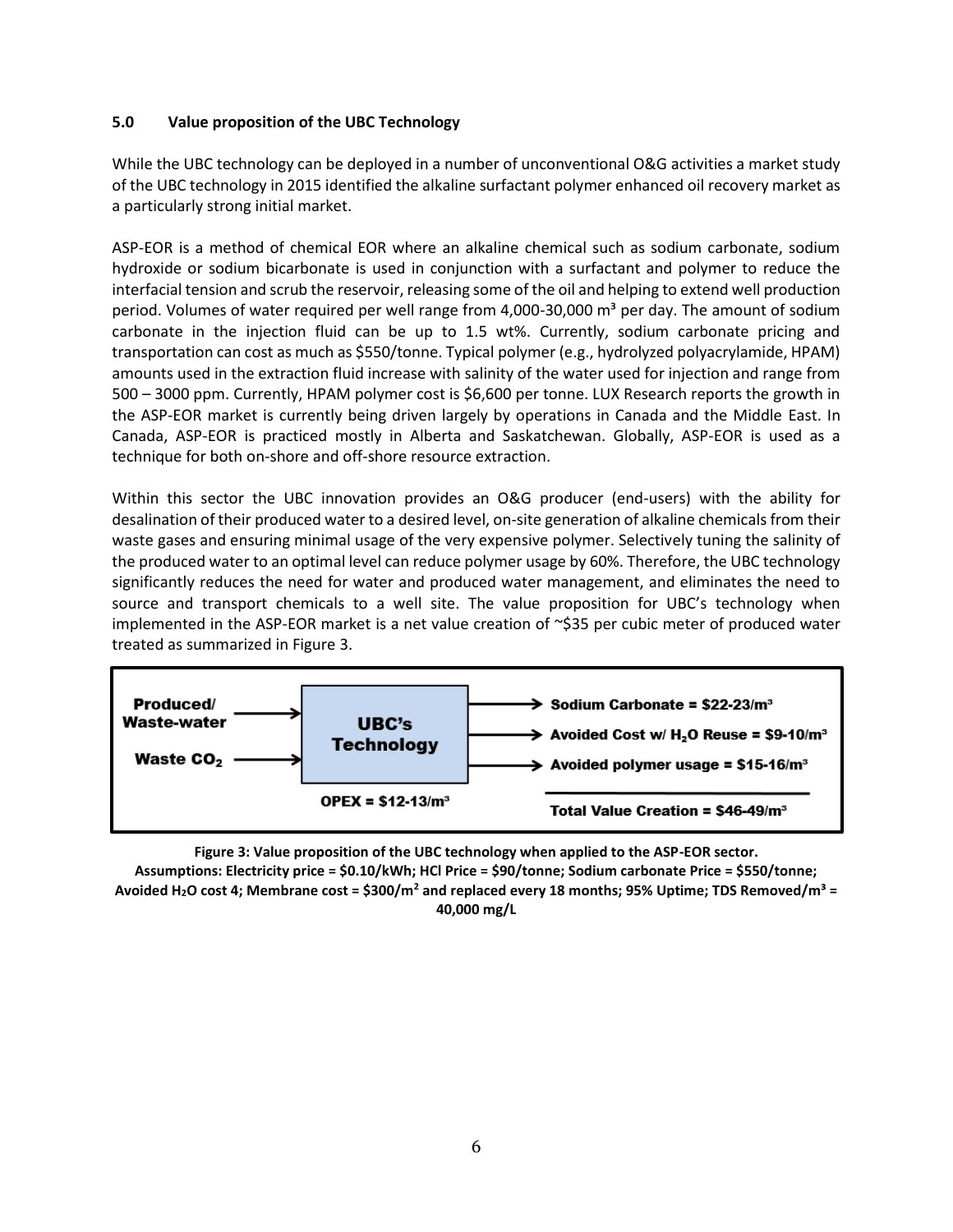#### **6.0 Reduction of Greenhouse Gases**

The UBC technology is expected to be integrated with a Questor Technology Inc.'s waste-gas (primarily methane) to power system which will provide both electricity and a source of carbon dioxide. An integrated UBC-Questor system is anticipated to remove GHG emissions equivalent to approximately 81.6 kg<sub>co2E</sub>/barrel of wastewater treated. At this rate a proposed integrated UBC-Questor pilot system with a wastewater treatment capability of 25 barrels per day would remove GHG equivalent to 745 tonnes of carbon dioxide per year. In addition the system would produce 96 kg of hydrochloric acid and 154 kg of sodium carbonate per day. Table 2 summarizes the greenhouse gas emissions reductions from the implementation of a 1,000 barrel per day wastewater treatment capability integrated UBC and Questor system.

**Table 2: Summary of amount of carbon dioxide removed by a commercial roll-out of a 1,000 barrel per day wastewater treatment capability integrated UBC and Questor system. Assumptions: 1,000 barrel per day system treats 330,000 barrels per year.**

|                                                       | 2017                                                     | 2018 | 2019    | 2020      | 2021       |
|-------------------------------------------------------|----------------------------------------------------------|------|---------|-----------|------------|
| Technology development stage                          | <b>Commercial Roll-out</b><br><b>Pilot Demonstration</b> |      |         |           |            |
| <b>Commercial units introduced to market</b>          |                                                          |      |         | 10        | 30         |
| <b>Cumulative units in operation</b>                  |                                                          |      |         | 11        | 41         |
| Barrels of wastewater treated per year                |                                                          |      | 330,000 | 3,630,000 | 13,530,000 |
| <b>GHG emissions reduced (tonnes CO2E)</b>            |                                                          |      | 26,923  | 296,158   | 1,103,862  |
| <b>Cumulative GHG emissions reduced (tonnes CO2E)</b> |                                                          |      | 26,923  | 323,081   | 1,426,943  |